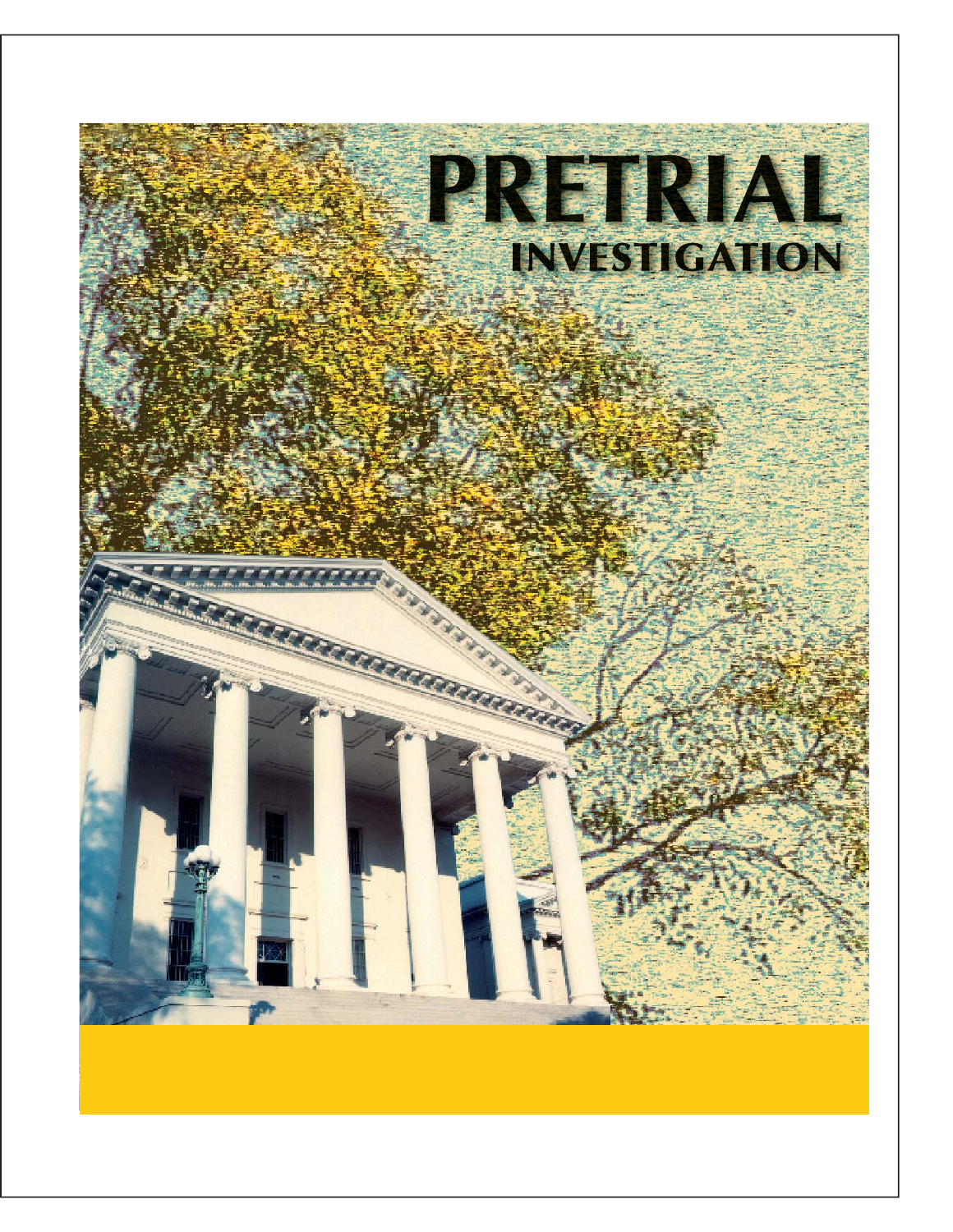# PRETRIAL INVESTIGATION GUIDE

## **Table of Contents**

#### **INTERVIEW PREPARATION**

## **PRE-INTERVIEW REQUIREMENTS**

#### **INTERVIEW COMPLETION**

#### **DEFENDANT IDENTIFICATION**

### **VERIFICATION**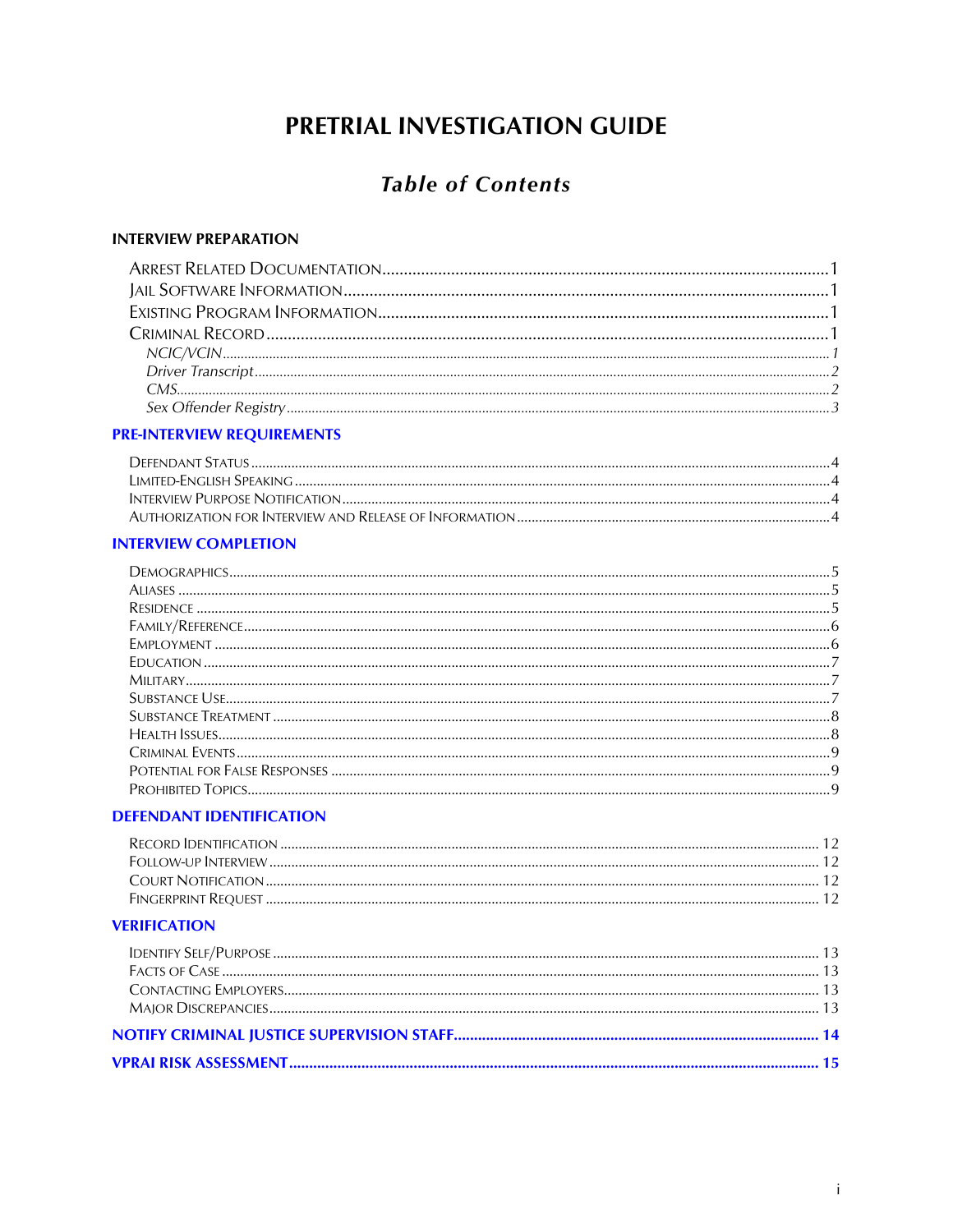## **COMMENTS/RECOMMENDATION**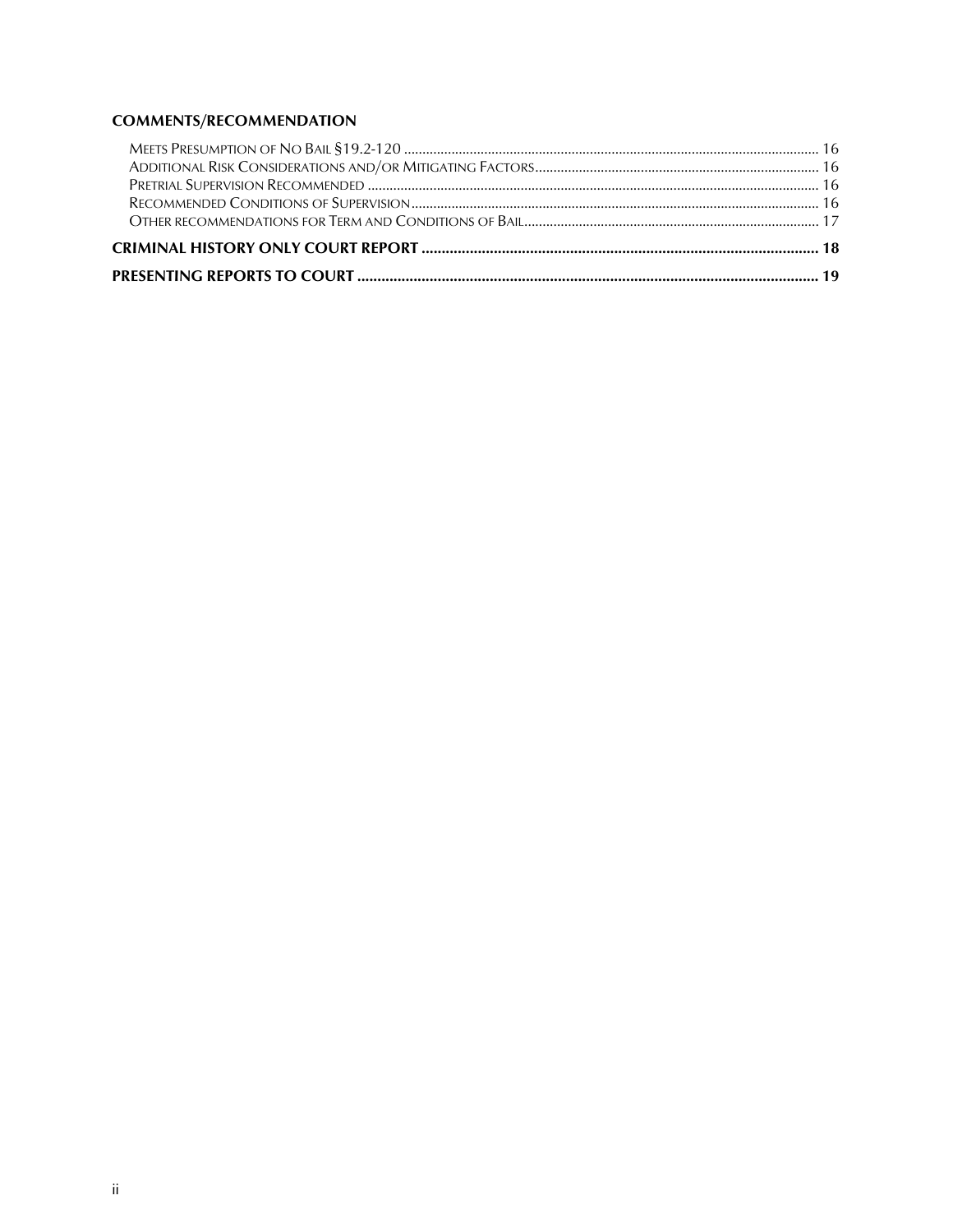### **INTERVIEW PREPARATION**

**Arrest Related Documentation** *-* Obtain copies of the commitment order and warrant(s) for each defendant. Review and document the following information if the Checklist for Bail Determination DC-327 form is available: length of time in community, place and length of employment, family ties, current probation/parole status, prior criminal record, §19.2-120 information related to presumption, and prior charges of failure to appear.

 **Jail Software Information** *–* The local jail software system can be a source of information if accessible to pretrial staff. Demographic and other personal information is often captured as well as the defendant's prior booking history. This information can assist in the interview preparation and be used to ensure the most complete criminal record.

**Existing Program Information** *-* Check for existing local program information on defendants in PTCC using the edit-find function and use the edit-find Master Name Index to check for current and prior pretrial services or community corrections placements in every Virginia program.

**Criminal Record** *-* Obtain a criminal history check including the National Crime Information Center (NCIC), Virginia Criminal Information Network (VCIN), and the Virginia Department of Motor Vehicles (DMV). The VCIN functions as a service facility under the management and control of the Virginia Department of State Police. In addition to the VCIN data files, the system also provides user access to databases maintained by the Virginia Department of Motor Vehicles (DMV), the National Crime Information Center (NCIC), and the National Law Enforcement Telecommunications System (NLETS). Local automated systems and non-automated sources of criminal history information should also be consulted when appropriate.

The Virginia State Police also maintains a Sex Offender Registry which can be a good source of information for defendants who have previously been convicted of a qualifying sex offense.

The Virginia Supreme Court Case Management System (CMS), a component of the Court Automated Information System (CAIS), accessible through a direct connection or via the Internet, should be checked for the localities served by the program. In addition, CMS can be used to determine dispositions for arrests with unknown dispositions found on a VCIN record.

#### *NCIC/VCIN*

The VCIN terminal is used to access NCIC and VCIN criminal records. The following steps should be performed when querying a defendant's criminal history.

- I. Complete a query of the NCIC and VCIN database by completing a Query History (QH) using the defendant's name and date of birth. This query will provide, when applicable, State Identification numbers (SID) and a Federal Bureau of Investigation number (FBI). In addition, information will be provided relating to any outstanding warrants, sex offender registration, protective orders, concealed weapons permits, and known associations with gangs or terrorists.
	- a. If a record is not returned, confirm the correct spelling of the defendant's name.
	- b. If the defendant is female and has ever been married, re-run the query using any and all maiden and married names.
	- c. For all defendants, enter any other known names.
- II. If a SID and/or FBI number are returned as a result of the QH the related records can be accessed by performing a Query Record (QR). A hard copy of a criminal record can be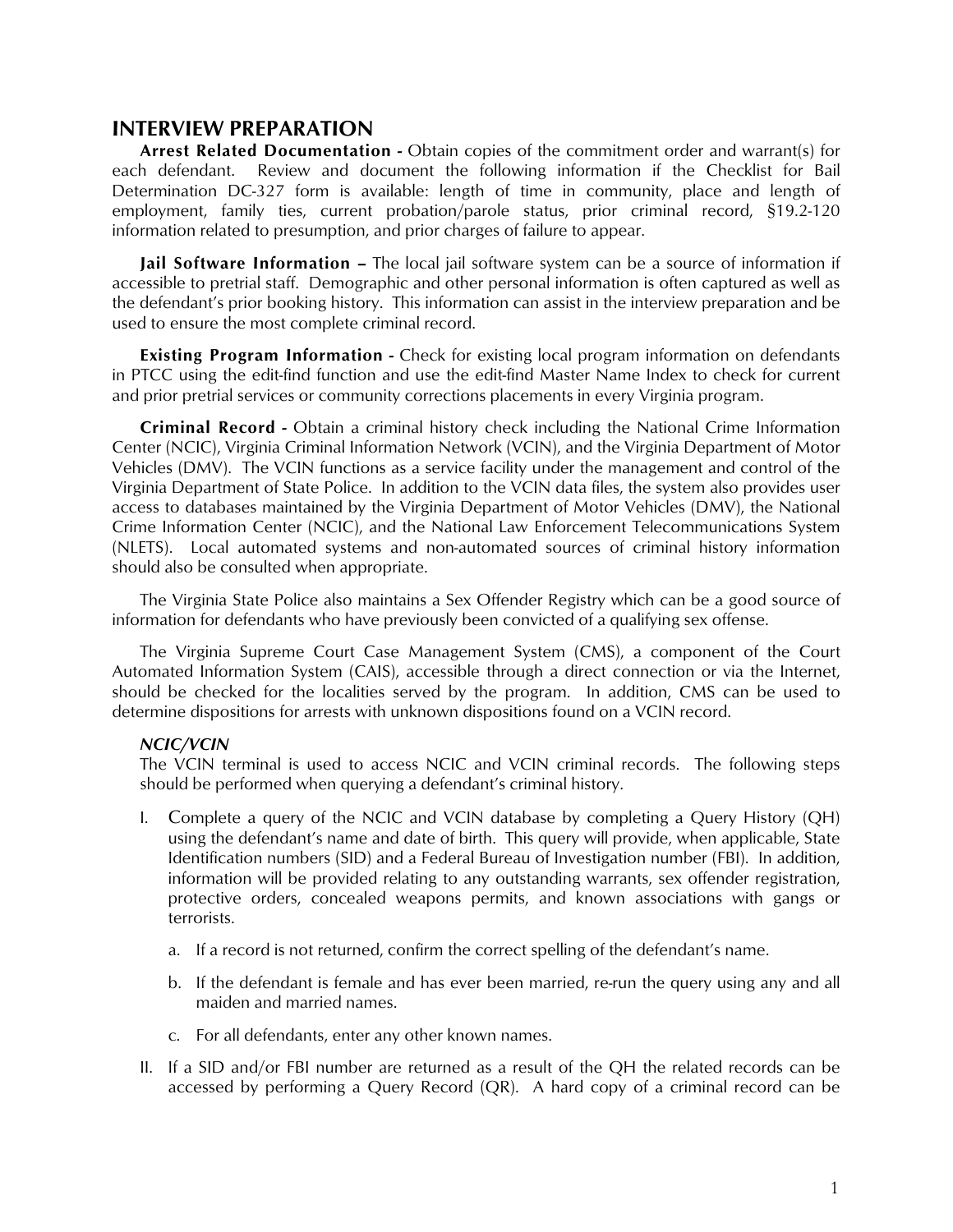requested through VCIN when a response is received stating the criminal history is noncomputerized (see VCIN manual for further instructions).

#### *Driver Transcript*

The VCIN terminal can be used to access Virginia Department of Motor Vehicle (DMV) driver transcripts as well as driver transcripts from other states. Virginia DMV records should always be checked while out of state records should be requested when there is reason to believe the defendant may have had at least one out of state driver's license.

- I. Virginia driver transcript query the driver transcript files by completing a Query Transcript file (QT) using the VCIN. A QT can be performed first by using the defendant's name and DOB or SSN. If a response is not received after using one of the methods it is recommended that the other method be used to query the file.
- II. Out of state license query the out of state drivers file by completing a Driver Query (DQ). If an Operators License Number (OLN) is returned the transcript can be requested by querying the out of state Drivers History known as a KQ.
- III. If a driver transcript is returned, but a VCIN and NCIC record is not, re-run the QH using the defendant's information exactly as it appears on the driver transcript if it varies in any way from what was entered during the original QH. Note that the driver transcript is a source of information for most recent and previous addresses and prior names.

#### *CMS*

Connections to this system are available four primary ways: Internet, Intranet, Internal, and via the State Police VCIN terminal. The availability of certain localities and courts, such as juvenile, vary depending upon the type of access used.

Public Internet access is available through any Internet connection and does not have user restrictions. The various courts can be found at the following Internet addresses:

- General District Courts http://208.210.219.132/vadistrict/select.jsp
- Circuit Courts http://208.210.219.132/vacircuit/select.jsp.
- Juvenile and Domestic Relations Courts not accessible through the Internet

It should be noted that the Circuit Court Case Management System available through public Internet access is noted as "a project with a limited number of courts." The Circuit Courts documented below are NOT accessible via the Internet.

| Albemarle        | Craig          | Loudoun        |
|------------------|----------------|----------------|
| Alexandria       | Culpeper       | Mecklenburg    |
| Amelia           | Essex          | Mathews        |
| Bath             | Fairfax County | Powhatan       |
| Buchanan         | Fairfax City   | Prince William |
| Buckingham       | Goochland      | Manassas       |
| Campbell         | Giles          | Manassas Park  |
| Caroline         | Greene         | Prince Edward  |
| Charlotte        | Hampton        | Sussex         |
| Charlottesville  | Hanover        | Washington     |
| Chesterfield     | Highland       | Westmoreland   |
| Clarke           | Henrico        | Wythe          |
| Colonial Heights | King and Queen |                |
|                  |                |                |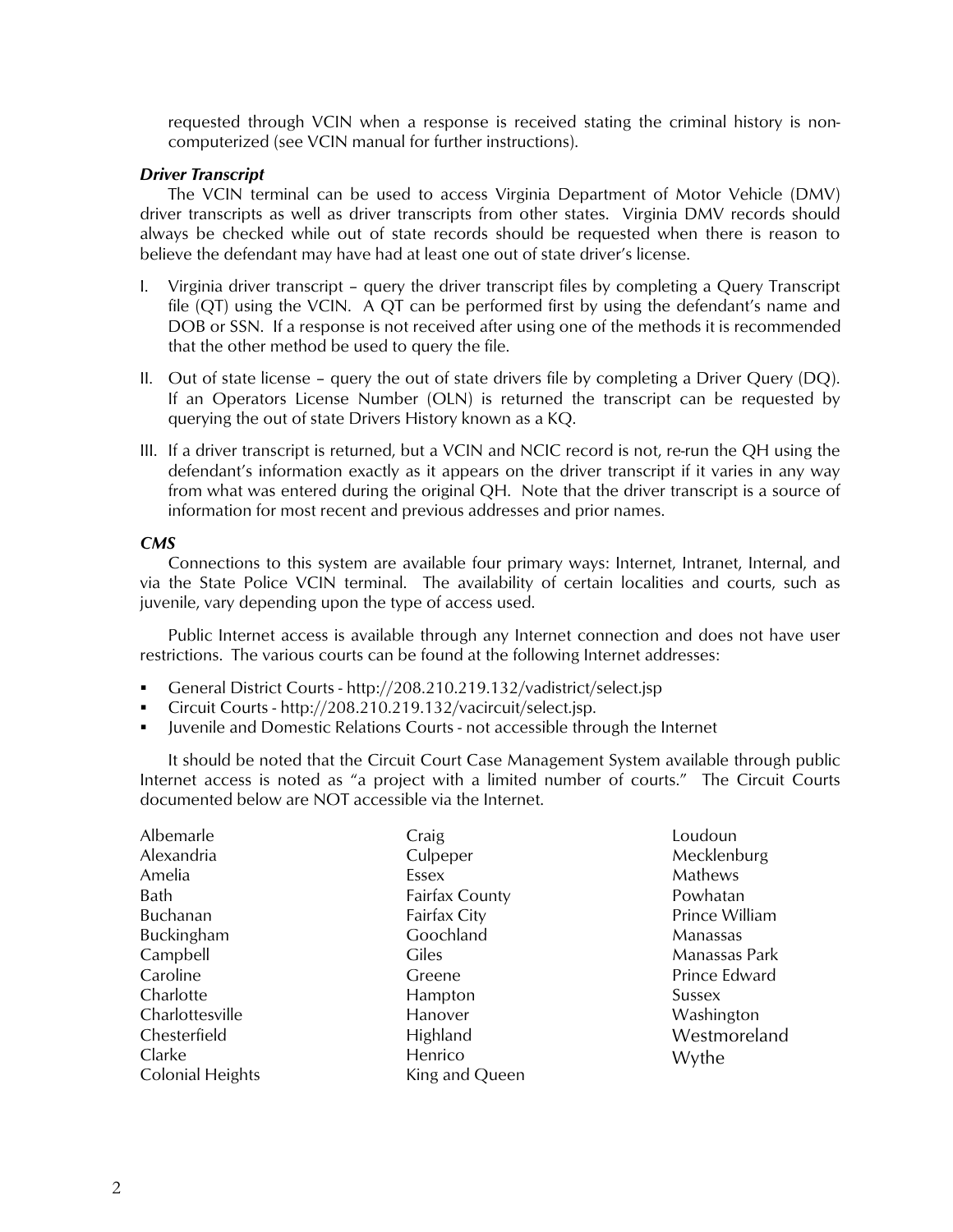Below is a list of cities that are available through the Internet with their corresponding County listing.

| Covington - Alleghany                                                            | Lexington - Rockbridge    |
|----------------------------------------------------------------------------------|---------------------------|
| Falls Church - Arlington                                                         | Harrisonburg - Rockingham |
| Galax - Carroll                                                                  | Franklin - Southampton    |
| Emporia - Greensville                                                            | Norton - Wise             |
| Note: Richmond City has 2 (two) Courts listed -Richmond and Richmond Manchester. |                           |

Full system access is available via direct connection (internal) to the Virginia Supreme Court through the local Court, through the State Police using the VCIN, or through a county or city intranet using a permanent virtual circuit (PVC). Connection to CMS through a local Court provides access to records from the Circuit, General District, and Juvenile and Domestic Relations Courts. Connection via the Intranet and VCIN provide access to the Circuit and General District Courts. Cases may be searched using name, case number, or hearing date. Searches must be done by individual courts. Statewide searches are not possible. Note that the following Circuit Courts do not participate in this system: Alexandria, Fairfax, and Prince William.

#### *Sex Offender Registry*

The Virginia State Police maintains a Sex Offender Registry. If the VCIN identified the defendant as a registered sex offender the registry can be searched via the Internet at http://sexoffender.vsp.state.va.us/Static/Search.htm to obtain information for the defendant including the following: a picture, aliases, last known address, physical description, and qualified sex offender convictions.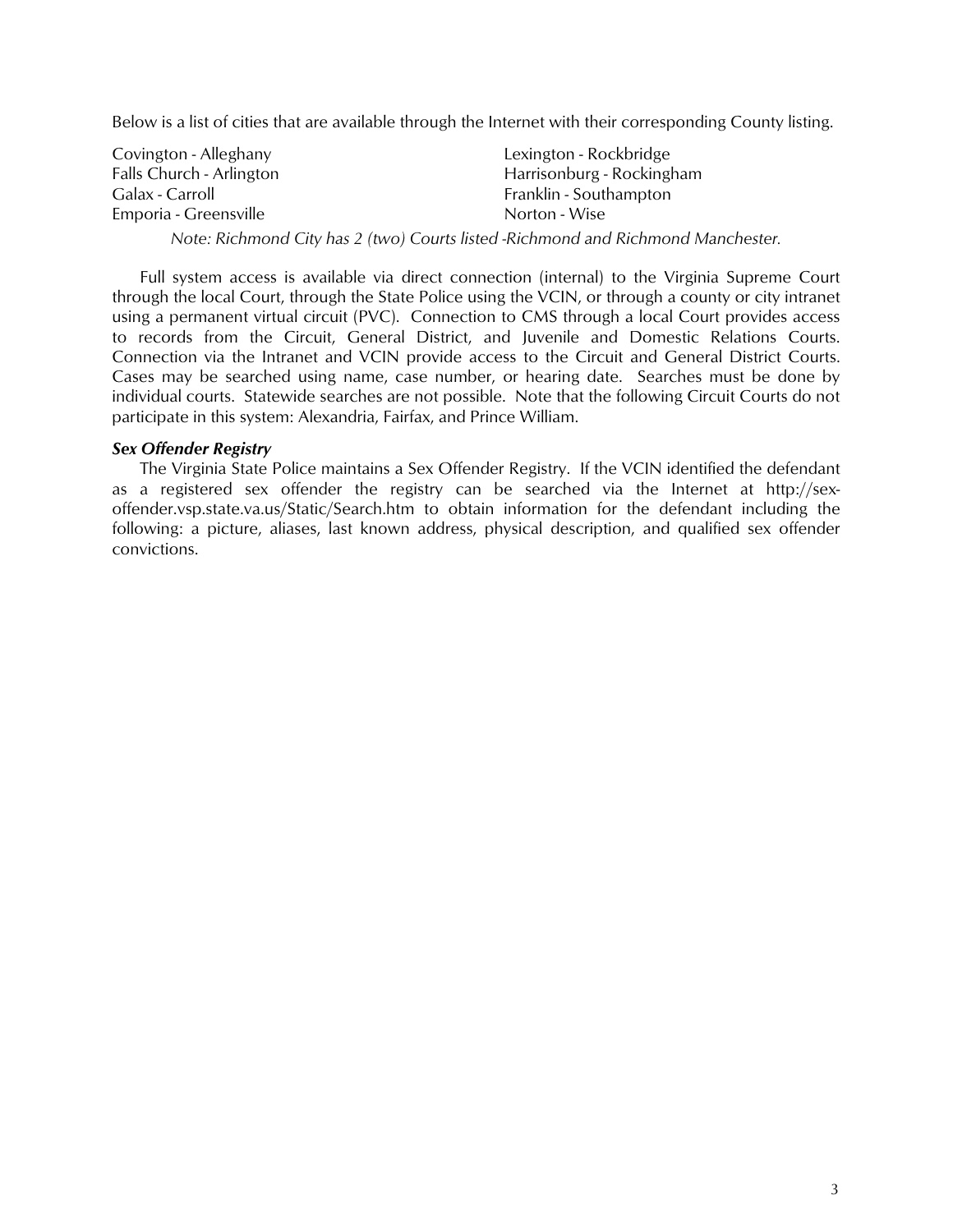#### **PRE-INTERVIEW REQUIREMENTS**

 *Defendant Status* – Sometimes a defendant cannot be interviewed because they are not accessible (in segregation, isolation, another facility etc.), they are debilitated (due to drugs or alcohol) or for another reason. In these cases a criminal history only court report should be completed in lieu of an interview and full investigation. If a defendant is accessible and in an acceptable state an interview should be attempted.

 *Limited-English Speaking –* Defendants who are Limited English Speaking (LES) may require an interpreter if their primary language is not spoken by an available pretrial staff person. There are a number of phone interpreter services available such as Language Line Services, 1-800-Translate, New-Global Corporation, and others. Programs are encouraged to investigate and select a translation service to be utilized in these cases when funding is available. If an interpretation service and/or interpreter are not available, a criminal history only report should be completed in lieu of an interview and full investigation.

**Interview Purpose Notificatio**n - When beginning the interview, the Pretrial Officer shall identify him or herself and state that the purpose of the interview is to gather information for the judicial officer to assist with the bail decision or reconsideration.

*Authorization for Interview and Release of Information* - Explain the Pretrial Authorization for Release of Information and have it signed by the defendant. The form explains the purpose of the interview and gives the Pretrial Officer permission to conduct the interview and contact references provided by the defendant. If a defendant chooses not to sign the form, the Pretrial Officer shall advise him/her that the Judge will be notified of their decision. If the defendant still declines, the interview attempt must be terminated. In these cases a criminal history only court report should be completed in lieu of an interview and full investigation.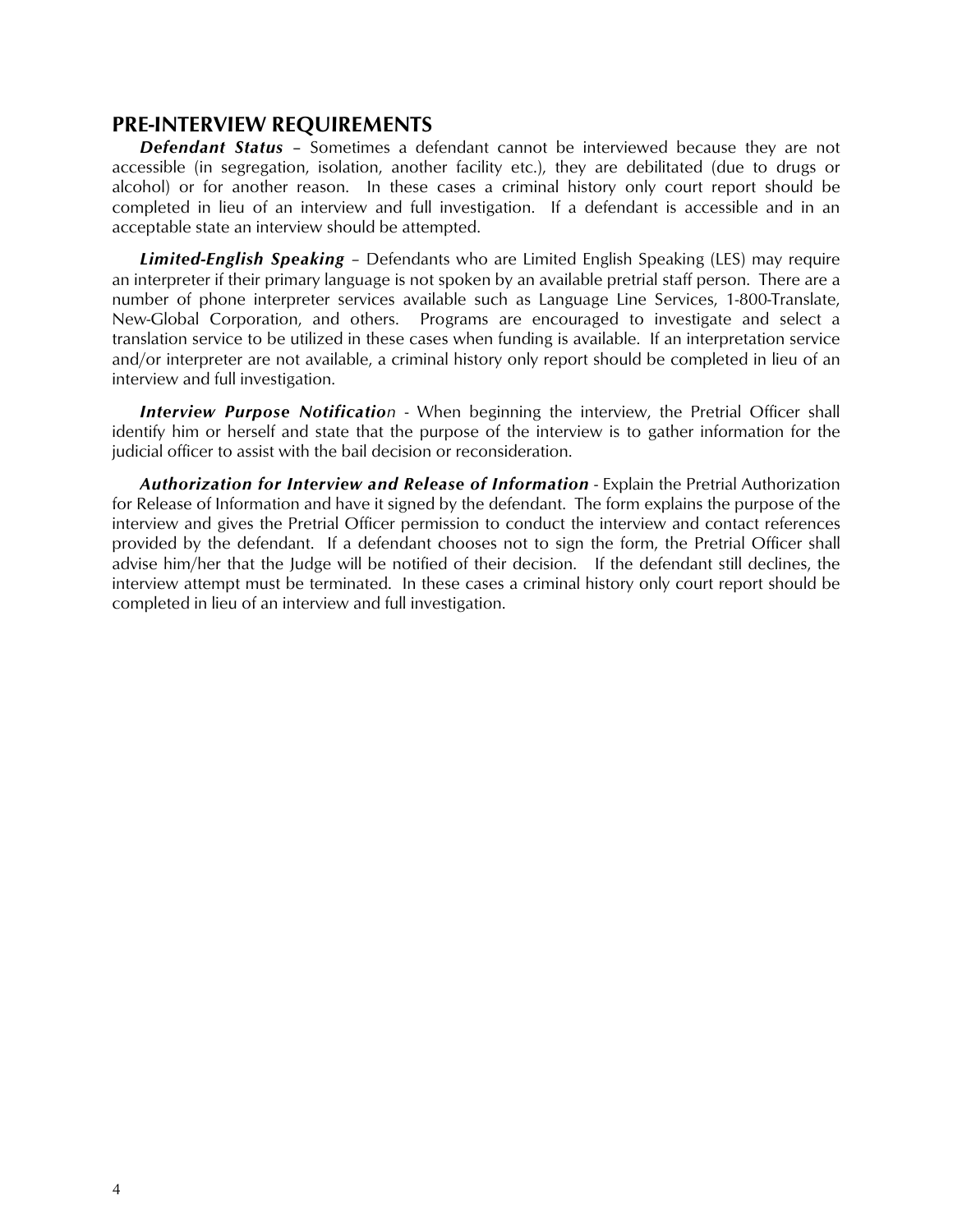## **INTERVIEW COMPLETION**

Once the defendant has signed the Pretrial Authorization for Release of Information, the Pretrial Officer may proceed with the interview – preferably by completing the Setup module (select the investigation check box) of PTCC.

#### *Demographics*

- 1. What is your full name?
- 2. Are you married, single, separated, divorced, or widowed? *Note: If the defendant is female and single skip to 4, otherwise, continue to 3.*
- 3. What is your maiden name?
- 4. Is English your primary language? *Note: If the defendant's primary language is other than English continue to 5, otherwise, skip to 7.*
- 5. Are you English literate? *Note: If the defendant is not English literate continue to 6, otherwise, skip to 7.*
- 6. Do you want an interpreter?
- 7. What is your social security number?
- 8. What is your date of birth? *Note: If the defendants race is unknown continue to 9, otherwise, skip to 10.*
- 9. What is your race/ethnicity?
- 10. Do you have any dependents? *Note: If the defendant has dependents continue to 11, otherwise, skip to 12.*
- 11. How many of your dependents live with you?
- 12. Where were you born?

*Note: If the defendant was not born in the U.S. continue to 13, otherwise, the demographics section is complete.* 

13. Are you a U.S. citizen?

*Note: If the defendant is not a U.S. citizen continue to 14, otherwise, the demographics section is complete.* 

14. Do you have legal documentation such as a Visa, Resident Alien Card (green card), or Employment Authorization Document (work permit)?

#### *Aliases*

- 1. Do you go by any other name?
- 2. Have you ever been arrested under any other name?

#### *Residence*

- 1. What is your current address?
- 2. What is your residence status do you own, rent, pay room and board, live in a hotel/motel, live with family/friend, or another status?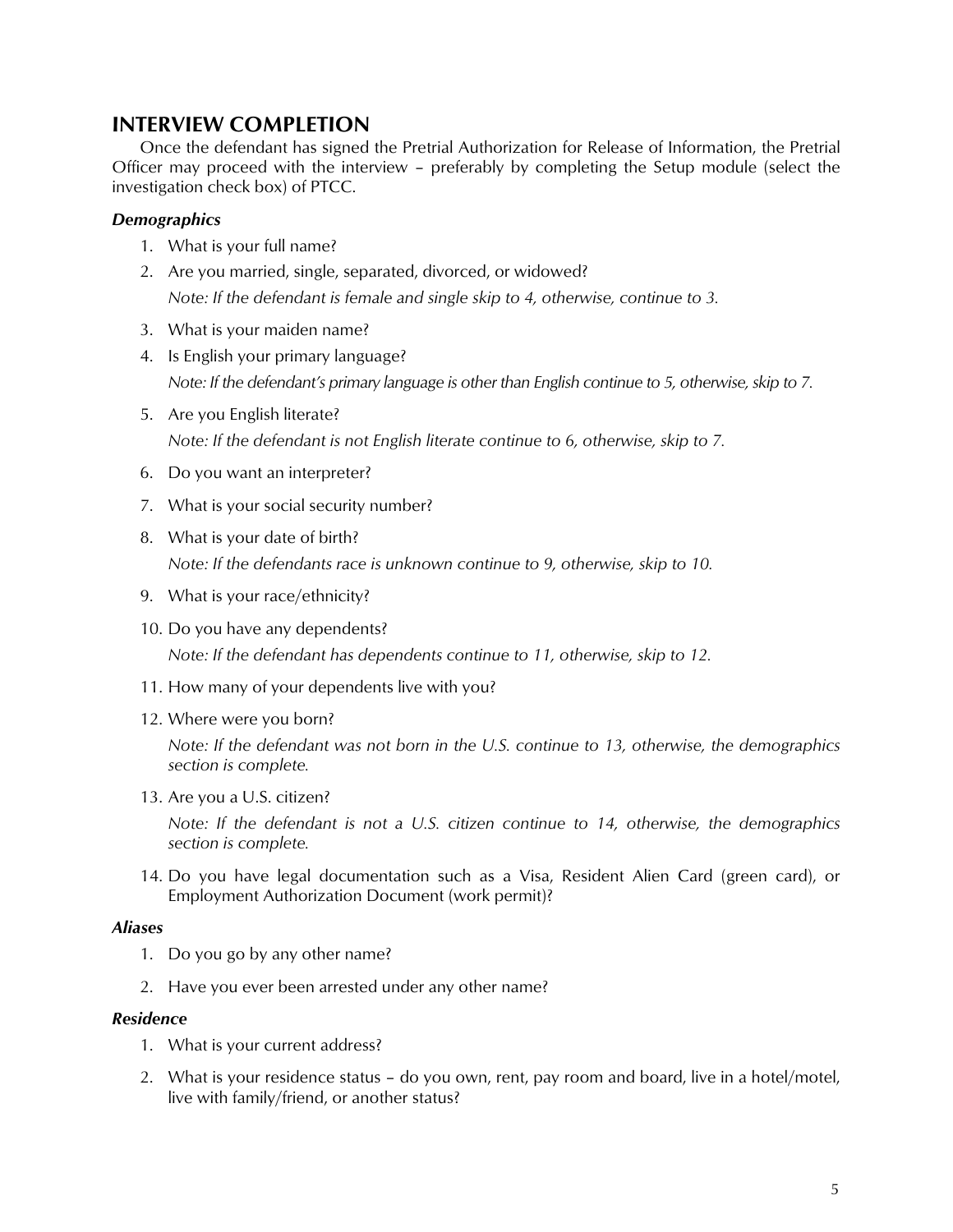- 3. How long have you lived there?
- 4. Is this also your mailing address? *Note: If mailing address is different continue to 5, otherwise, skip to 6.*
- 5. What is your mailing address?
- 6. How long have you lived in the area?
- 7. How long have you lived in the state?
- 8. What is your phone number and what type of phone is it cellular, home, pager, work, friend/relative, or other?
- 9. Who do you live with? *Note: If the defendant lives with someone continue to 10, otherwise, skip to 11.*
- 10. What is that person's relationship to you?
- 11. Will you be allowed to return to this address when released? If no, where do you plan to live? *Note: If current address is less than one year continue to 12, otherwise, the residence section is complete.*
- 12. What was your previous address?
- 13. How long did you live there?

#### *Family/Reference*

- 1. Who can you list as a reference to verify this information?
- 2. What is that person's relationship to you?
- 3. What is his/her phone number?
- 4. What phone number can s/he be reached at today?
- 5. Where does s/he live?

#### *Employment*

- 1. Were you employed at the time of your arrest? *Note: If defendant was employed continue to 2, otherwise, skip to 11.*
- 2. Who do you work for?
- 3. What is the company's address?
- 4. What is your supervisor's name and phone number?
- 5. When did you start working there?
- 6. When was the last time you worked?
- 7. What type of work do you do?
- 8. Does the company know of your arrest and where you are?
- 9. If necessary, do we have your permission to contact your employer?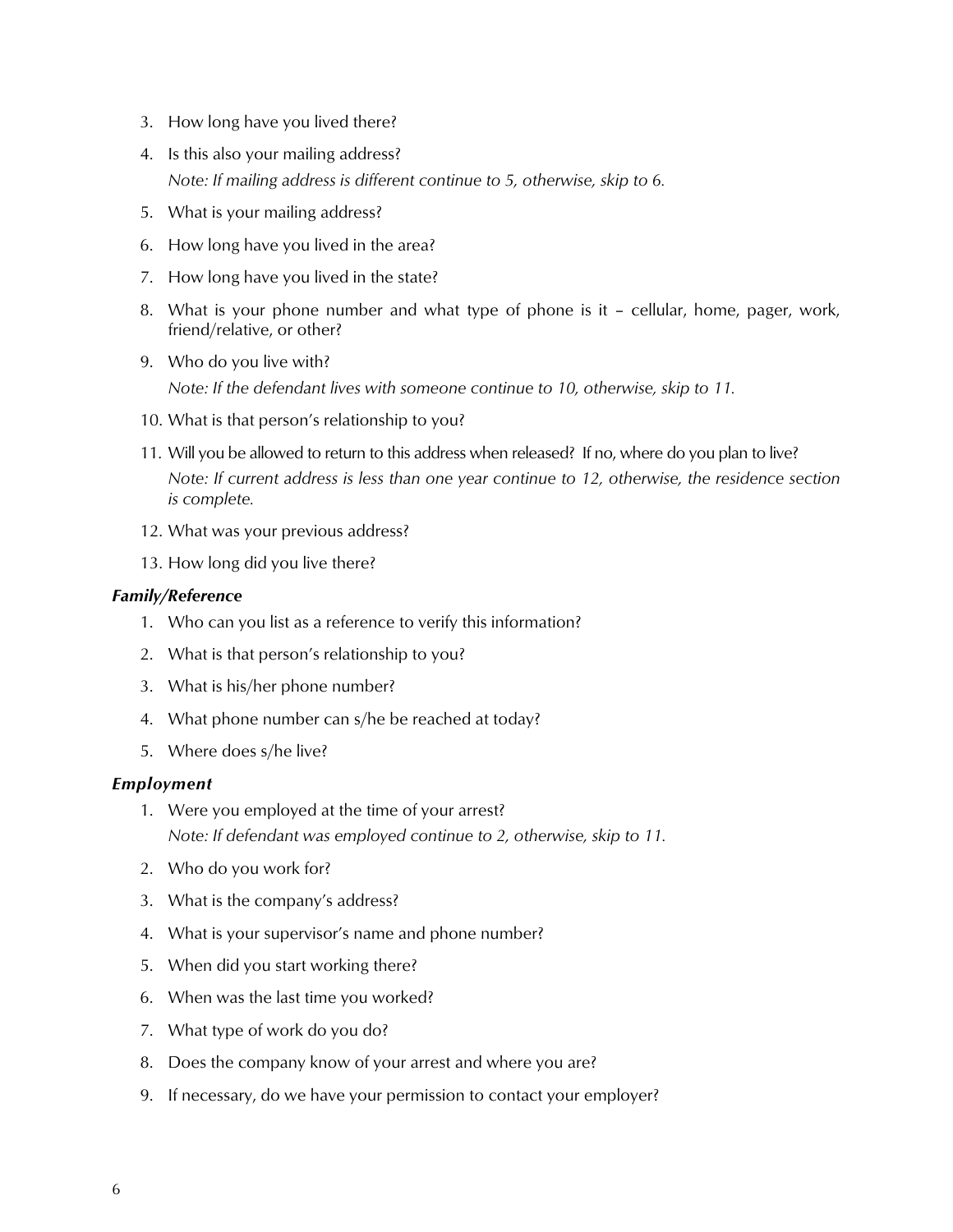- 10. What is your net monthly income (take home pay)?
- 11. Within the past two years how many periods of unemployment have you had? *Note: If defendant was employed at the time of the arrest the employment section is complete.*
- 12. When was the last time you worked?
- 13. Who did you work for?
- 14. How long did you work there?
- 15. Were you the primary caregiver for a child (stay at home parent) at the time of your arrest?

#### *Education*

- 1. Are you able to read English?
- 2. Are you able to write English?
- 3. Are you currently a student? *Note: If the defendant is currently a student continue to 4, otherwise, skip to 6.*
- 4. Are you a full-time or part-time student?
- 5. How long have you been a student?
- 6. What is the last grade you completed?
- 7. What is the name of the current or last school you attended?

#### *Military*

- 1. Have you ever served in the military? *Note: If the defendant has served in the military continue to 2, otherwise, the military section is complete.*
- 2. What branch did you serve in?
- 3. What type of discharge did you receive?
- 4. When did you serve?
- 5. Are you eligible for VA benefits?

#### *Substance Use*

- 1. What drugs have you ever used? *Note: If the defendant reports to drug use immediately or after follow-up questioning continue to 2, otherwise, skip to 9. Note the responses to 2-8 for each drug reported.*
- 2. When was the last time you used this drug?
- 3. How often do you use it (or how often did you use it if not currently using)?
- 4. How long have you been using it (or how long did you use it if not currently using)?
- 5. How old were you the first time you used this drug?
- 6. How many times have you used this drug in the last 30 days?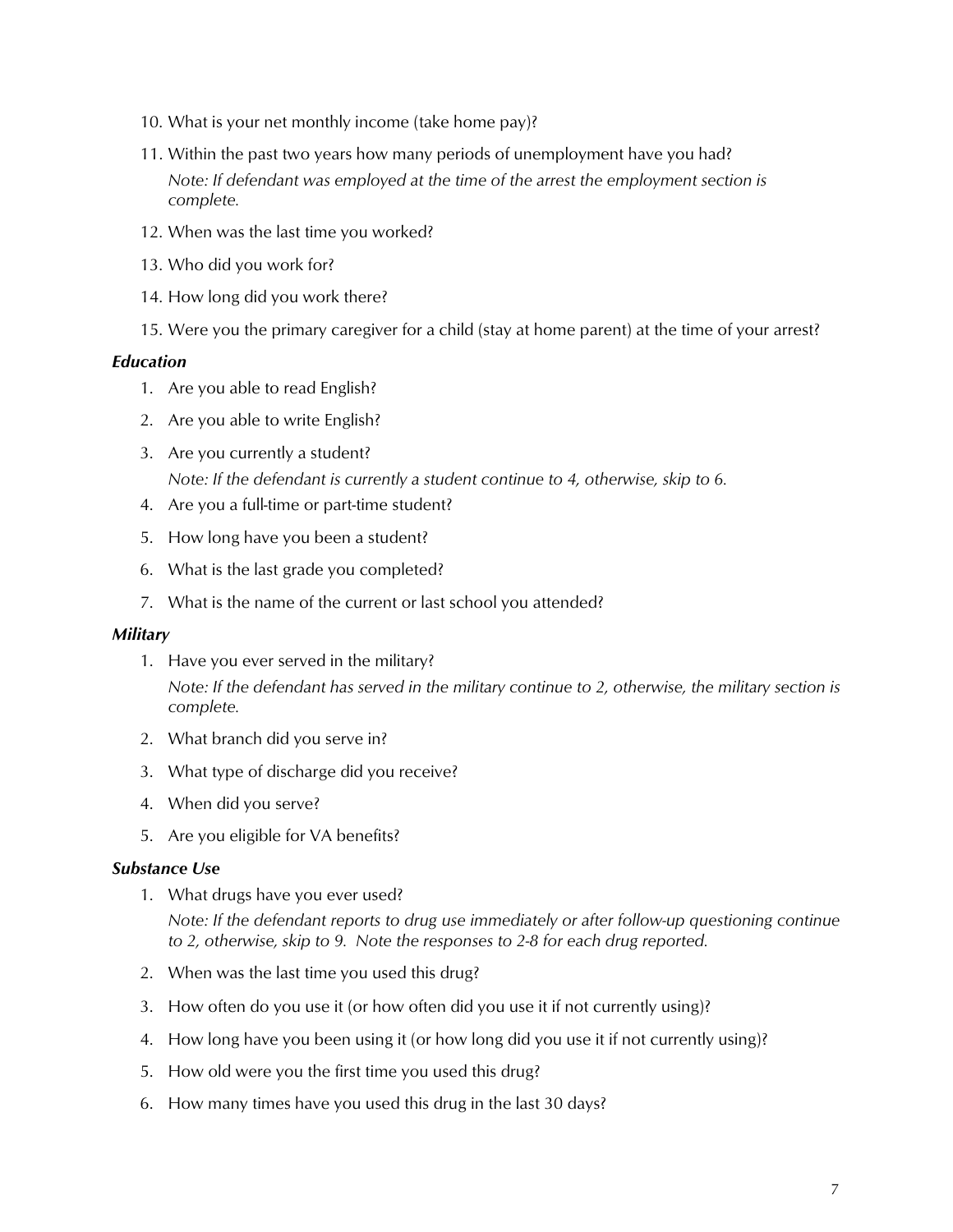- 7. Is this your primary drug of choice?
- 8. Are you interested in substance abuse treatment?
- 9. Have you ever consumed alcohol?

*Note: If the defendant reports to alcohol consumption immediately or after follow-up questioning continue to 10, otherwise, the substance use section is complete.* 

- 10. When was the last time you consumed alcohol?
- 11. How often do you drink (or how often did you drink if not currently consuming)?
- 12. How long have you been drinking alcohol (or how long did you drink alcohol if not currently consuming)?
- 13. How old were you the first time you consumed alcohol?
- 14. How many times have you consumed alcohol in the last 30 days?

*Note: If it appears that the defendant may have an alcohol abuse problem continue to 15, otherwise, the substance use section is complete.* 

- 15. Is this your primary drug of choice?
- 16. Are you interested in alcohol abuse treatment?

#### *Substance Treatment*

1. Have you ever participated in any alcohol or other drug related treatment?

*Note: If the defendant reports to participating in treatment continue to 2, otherwise, the substance treatment section is complete. For each occurrence of treatment complete 2-8 below.*

- 2. What type of treatment was it (detoxification, outpatient, residential, etc.)?
- 3. What was the primary drug you received treatment for?
- 4. What was the secondary drug you received treatment for?
- 5. Did you complete the treatment?
- 6. Where did you attend treatment?
- 7. When did you attend treatment?
- 8. How did you enter the program (court ordered, employment directed, voluntary, or other)?

#### *Health Issues*

1. Do you have a physical or mental health issue?

*Note: If the defendant reports a physical or mental health issue continue with 2, otherwise, the health issues section is complete. Document the responses to 2 and 3 for each reported health issue.*

- 2. Are you currently under a doctor's care? If yes, who/where?
- 3. What medications do you take to treat this issue?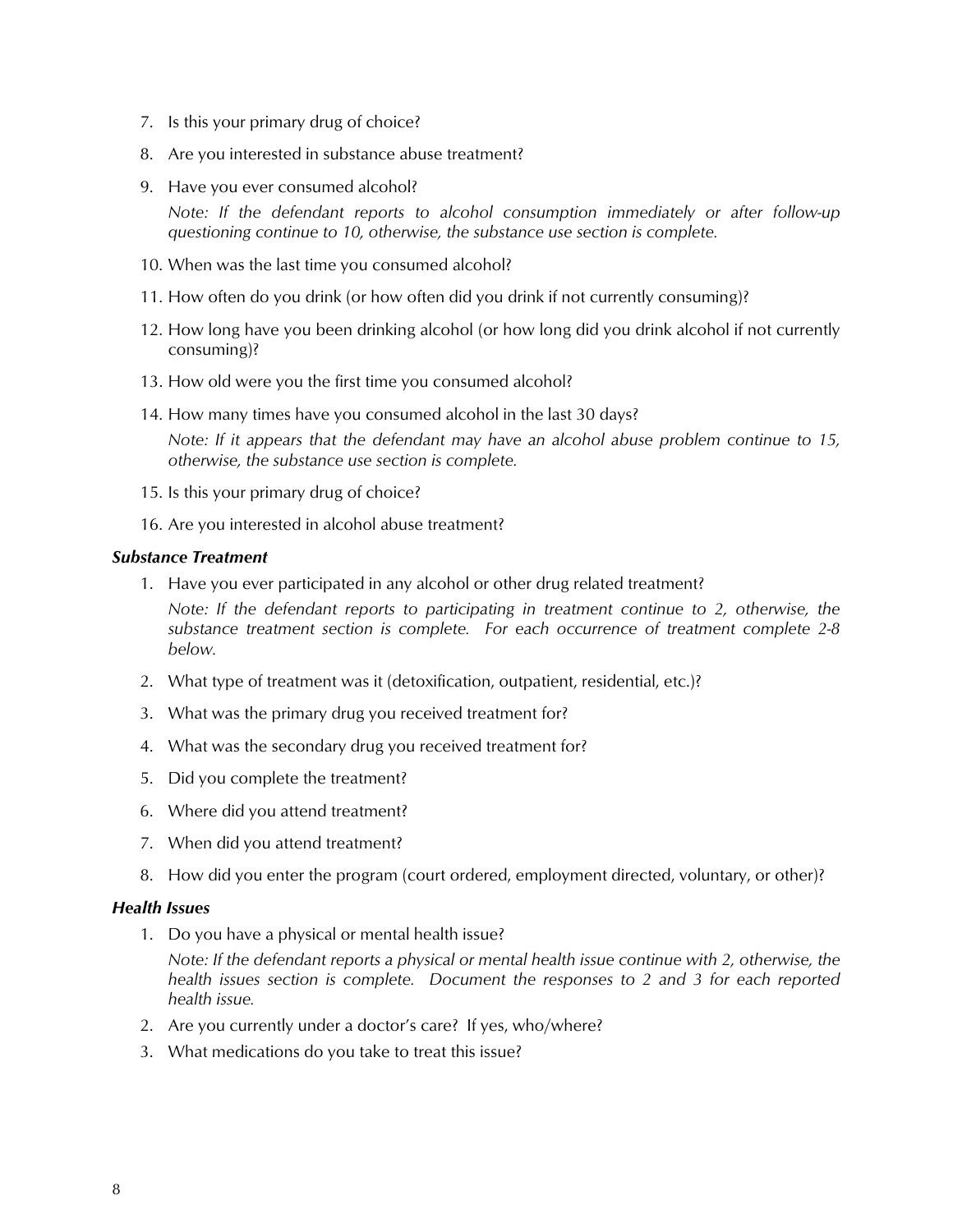#### *Criminal Events*

- 1. Do you have any charges pending against you in any criminal or traffic court other than those related to this arrest?
- 2. Do you have any outstanding warrants (are you wanted anywhere)?
- 3. What crimes have you been convicted of as an adult?

*Note: If the defendant reports being convicted of a crime as an adult continue with 4, otherwise, skip to 7. Complete 4 and 5 for each conviction reported.* 

- 4. Where were you convicted?
- 5. When were you convicted?
- 6. Have you ever been convicted of failure to appear?
- 7. Are you currently under community supervision (pretrial, local or state probation, ASAP, etc.)?

#### *Potential for False Responses*

During the interview, a defendant will sometimes give false responses to questions. This can occur because the defendant may be intentionally trying to mislead the interviewer in an attempt to make his/her background appear more favorable. Areas where the greatest potential for soliciting false responses exists include length in area, present residence, substance use and prior conviction record. Staff should make every attempt to gain the defendant's confidence while ensuring that the defendant is aware that all information will be verified. The Pretrial Officer must be aware of the potential for false answers/information.

- 1. Listen carefully to what the defendant says and how s/he answers questions.
- 2. Be familiar with the questions and data that must be collected; know which questions are next and how they interrelate.
- 3. Be attentive to any discrepancies or logical flaws in the information given.
- 4. Consult the Social Security Number Chart listed on the following page. Some defendants may attempt to mislead the interviewer by claiming to have lived in Virginia their whole life, for example, when their social security number was issued in another state. The first three digits are "area numbers." These numbers will indicate what state the subject resided in when they applied for their social security card.

#### *Prohibited Topics*

The interview shall NOT include questioning the defendant on the nature and circumstances of the current charge(s), whether a firearm was used, or the weight of the evidence. The Pretrial Officer shall not allow the defendant to discuss the nature and circumstances of the current charge(s), whether a firearm was used, or the weight of the evidence. If the defendant attempts to discuss any of these issues the Pretrial Officer shall immediately notify the defendant that they may not discuss these issues under any circumstances. If the defendant continues to attempt to discuss any of these issues the interview must be terminated.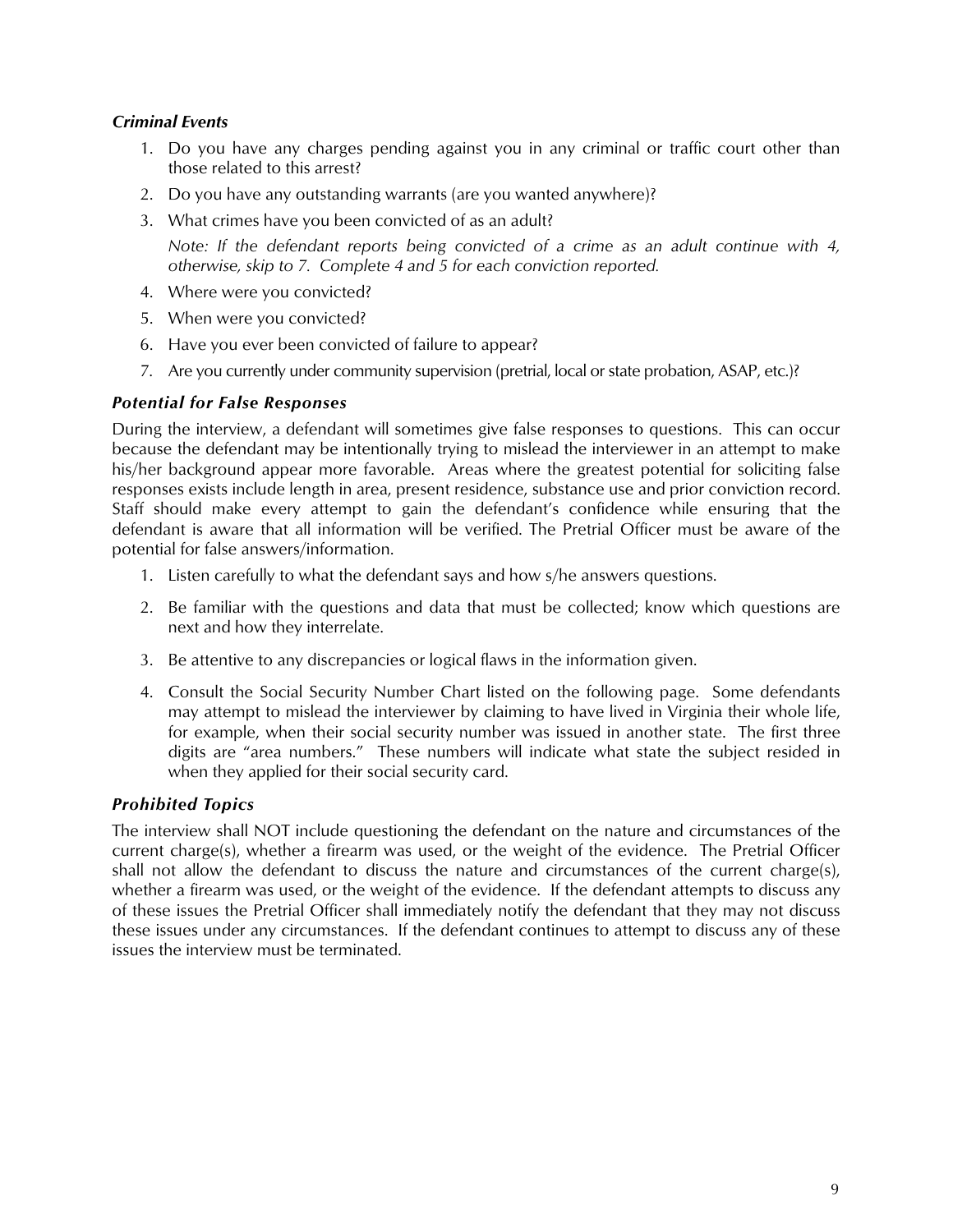The chart below shows the first 3 digits of the social security numbers assigned throughout the United States and its possessions. See "Notes" on the following page.

| 001-003  | New Hampshire  | 440-448  | Oklahoma                    |
|----------|----------------|----------|-----------------------------|
| 004-007  | Maine          | 449-467  | Texas                       |
| 008-009  | Vermont        | 627-645  |                             |
| 010-034  | Massachusetts  | 468-477  | Minnesota                   |
| 035-039  | Rhode Island   | 478-485  | lowa                        |
| 040-049  | Connecticut    | 486-500  | Missouri                    |
| 050-134  | New York       | 501-502  | North Dakota                |
| 135-158  | New Jersey     | 503-504  | South Dakota                |
| 159-211  | Pennsylvania   | 505-508  | Nebraska                    |
| 212-220  | Maryland       | 509-515  | Kansas                      |
| 221-222  | Delaware       | 516-517  | Montana                     |
| 223-231  | Virginia       | 518-519  | Idaho                       |
| 691-699* |                | 520      | Wyoming                     |
| 232-236  | West Virginia  | 521-524  | Colorado                    |
| 232      | North Carolina | 650-653  |                             |
| 237-246  |                | 525,585  | New Mexico                  |
| 681-690  |                | 648-649  |                             |
| 247-251  | South Carolina | 526-527  | Arizona                     |
| 654-658  |                | 600-601  |                             |
| 252-260  | Georgia        | 764-765  |                             |
| 667-675  |                | 528-529  | Utah                        |
| 261-267  | Florida        | 646-647  |                             |
| 589-595  |                | 530      | Nevada                      |
| 766-772  |                | 680      |                             |
| 268-302  | Ohio           | 531-539  | Washington                  |
| 303-317  | Indiana        | 540-544  | Oregon                      |
| 318-361  | Illinois       | 545-573  | California                  |
| 362-386  | Michigan       | 602-626  |                             |
| 387-399  | Wisconsin      | 574      | Alaska                      |
| 400-407  | Kentucky       | 575-576  | Hawaii                      |
| 408-415  | Tennessee      | 750-751* |                             |
| 756-763* |                | 577-579  | District of Columbia        |
| 416-424  | Alabama        | 580      | Virgin Islands              |
| 425-428  | Mississippi    | 580-584  | Puerto Rico                 |
| 587-588  |                | 596-599  |                             |
| 752-755* |                | 586      | Guam                        |
| 429-432  | Arkansas       | 586      | American Samoa              |
| 676-679  |                | 586      | Philippine Islands          |
| 433-439  | Louisiana      | 700-728  | Railroad Board**            |
| 659-665  |                | 729-733  | <b>Enumeration at Entry</b> |

\* = New areas allocated, but not yet issued

\*\* 700-728 Issuance of these numbers to railroad employees was discontinued 7/1/1963.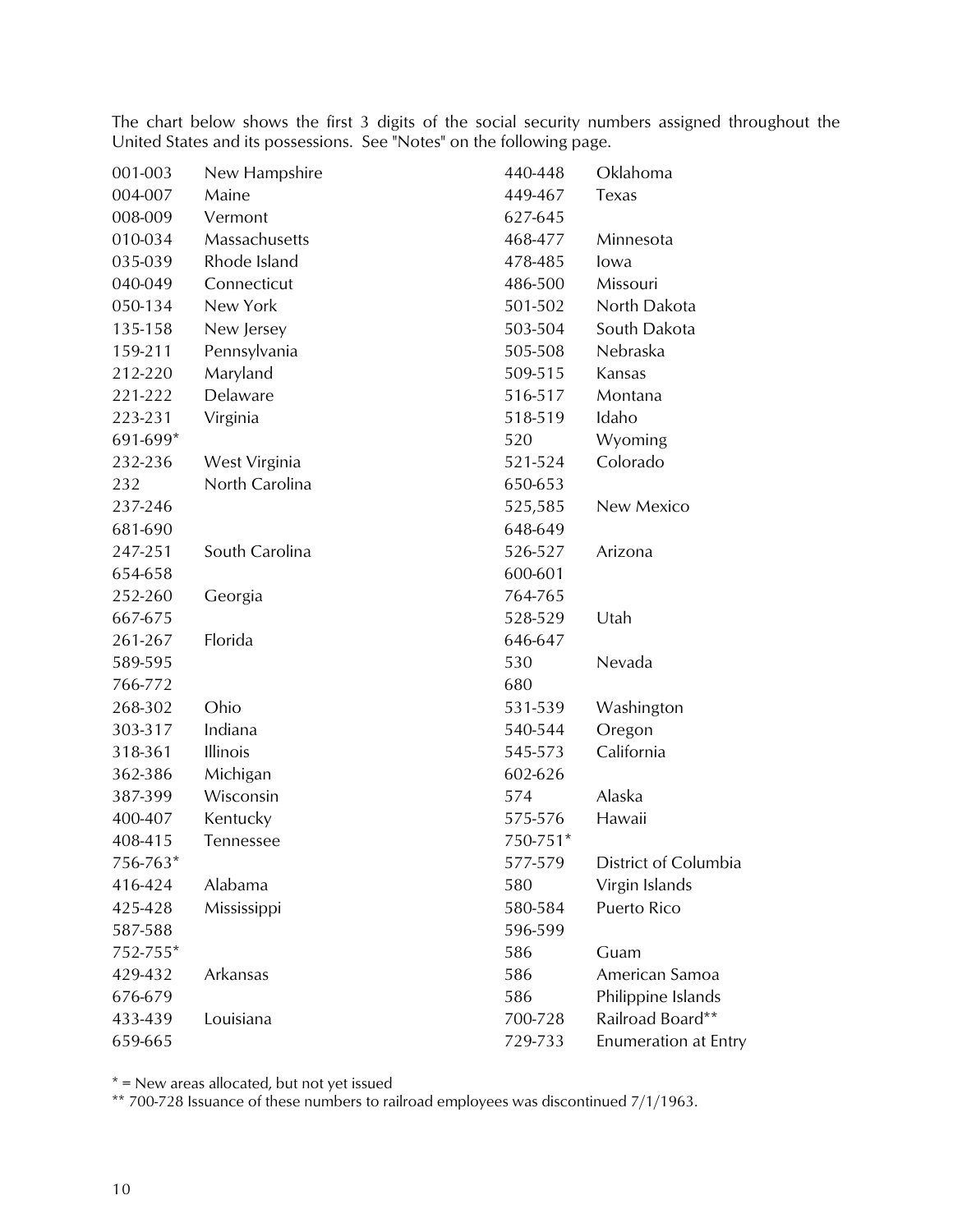*Note 1: The same area, when shown more than once, means that certain numbers have been transferred from one State to another, or that an area has been divided for use among certain geographic locations.*

*Note 2: An invalid (or impossible) Social Security number (SSN) is one which has not yet been* assigned. The SSN is divided as follows: the area number (first three digits), group number *(fourth and fifth digits), and serial number (last four digits). To determine if an SSN is invalid consider the following: No SSNs with an area number in the 800 or 900 series, or "000" area number, have been assigned. No SSNs with an area number above 728 have been assigned in the 700 series, except for 729 through 733 and 764 through 772. No SSN's with a "00" group number or "0000" serial number have been assigned. No SSNs with an area number of "666" have been or will be assigned.*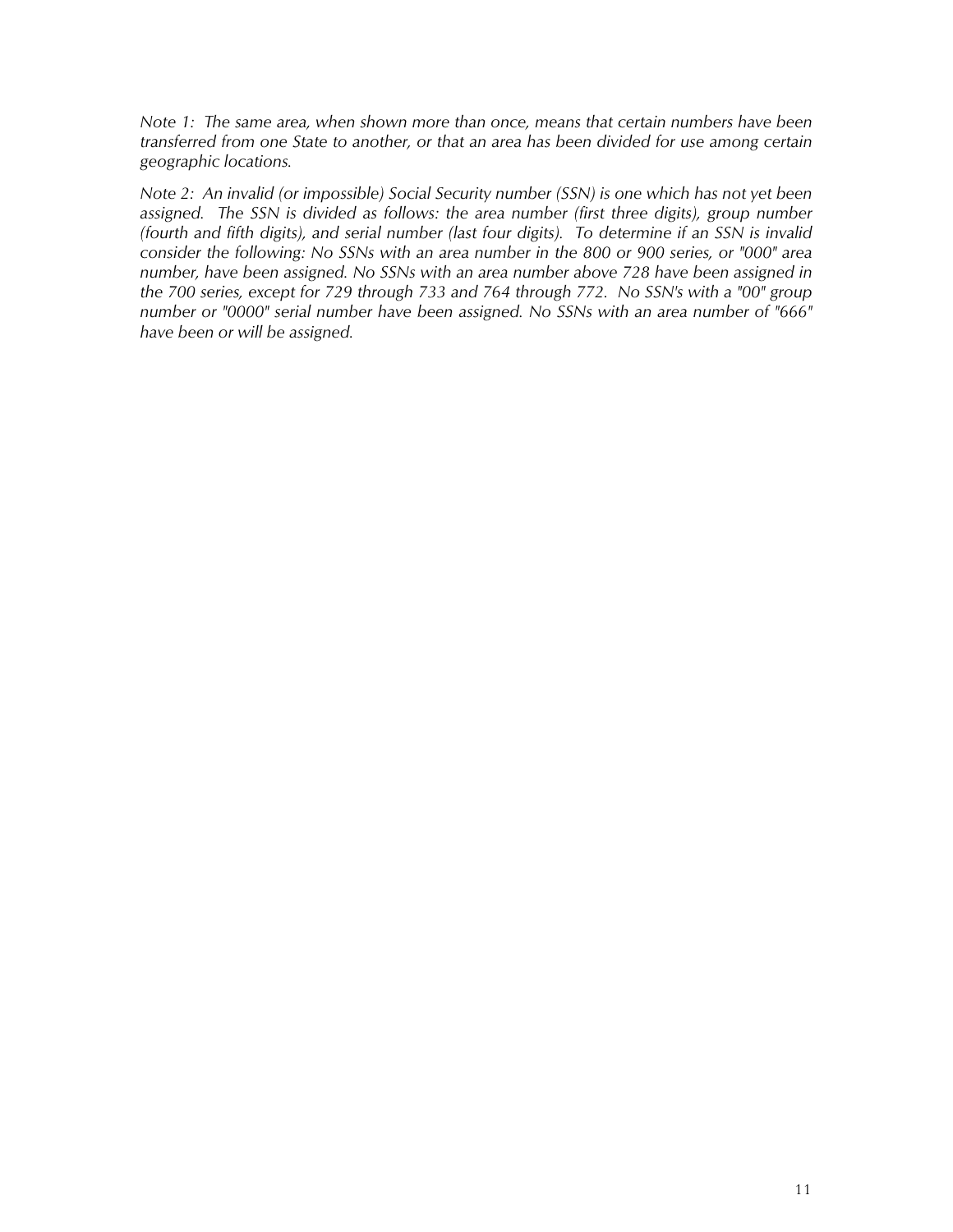## **DEFENDANT IDENTIFICATION**

*Record Identification* - If the defendant cannot be identified through NCIC, VCIN, DMV, CMS, local records, or fingerprints; or if there is reason to believe the person is not who s/he claim to be, every attempt shall be made to positively identify the defendant until verification is received.

**Follow-up Interview** - Re-interview the defendant checking for any inconsistencies. Inform the defendant that the Court will be notified that his/her identity has not been confirmed.

*Court Notification* - Notify the Court via the court report that the identity of the defendant has not been positively confirmed.

*Fingerprint Request* - When there is confidence that a defendant is not who s/he claims to be, (as opposed to simply not receiving computer verification), request that the defendant be fingerprinted and identified if this has not been done.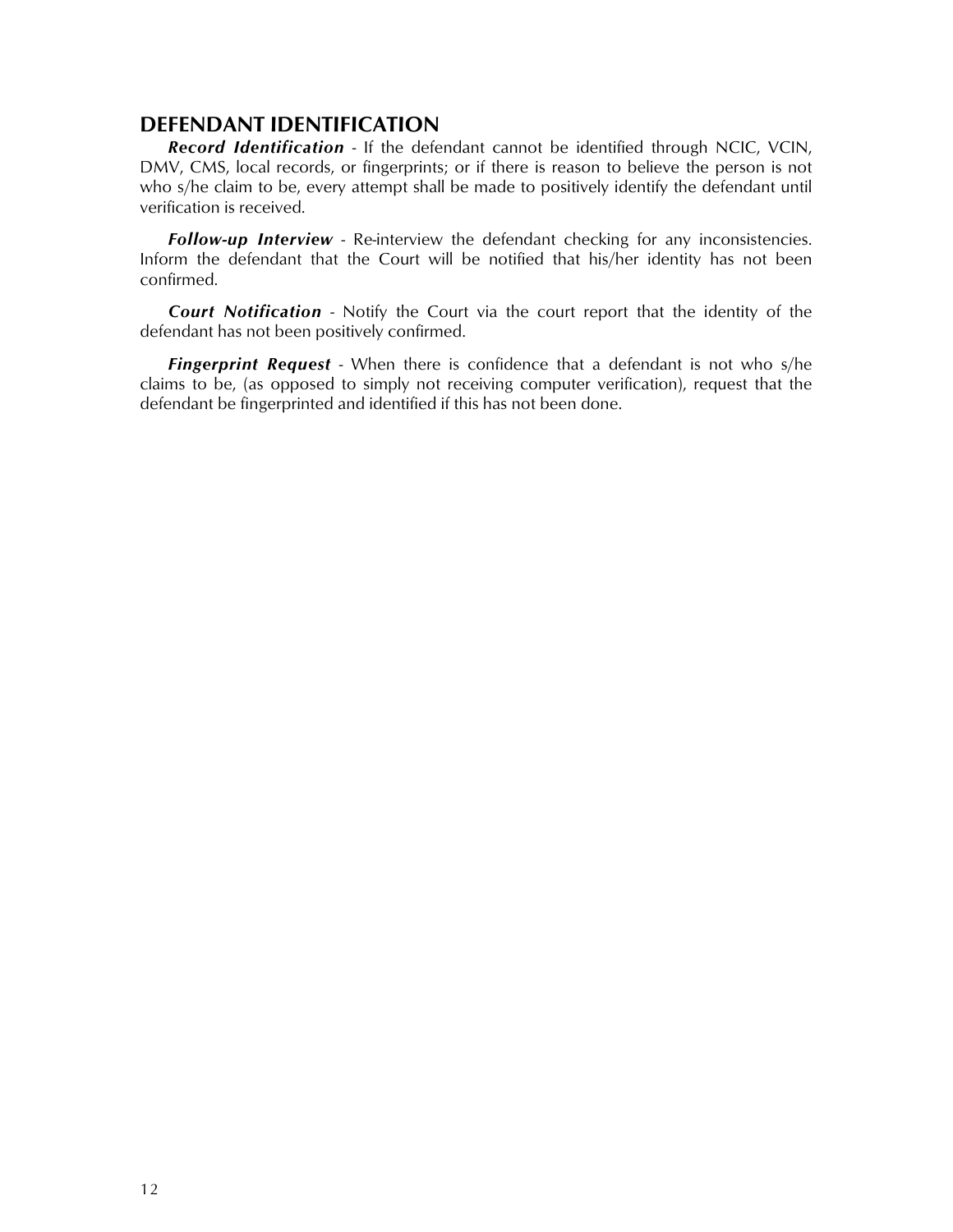## **VERIFICATION**

After the interview, attempts must be made to verify portions of the information provided during the pretrial interview. Contact references provided by the defendant to verify information as soon as possible and reasonable after the interview. In order for information to be considered valid, it should be verified before a defendant has time to contact references to coach them on responses. When contacting references:

*Identify Self/Purpose* - The Pretrial Officer must identify himself/herself and explain the reason for the call (example: verifying residence).

*Facts of Case* **- Do not discuss specific facts of the case.** If necessary release the defendant's current location, court date, and court time.

 *Contacting Employers* - If the defendant's employer must be contacted to verify information, do not release any information unless the defendant grants Pretrial Services specific permission to do so. Every attempt shall be made not to jeopardize a defendant's employment.

 *Major Discrepancies* - If the defendant's background has not been sufficiently verified, or there are major discrepancies between information provided by the defendant and the reference(s), attempt to re-interview the defendant. If this cannot be done prior to arraignment, note the discrepancies on the court report.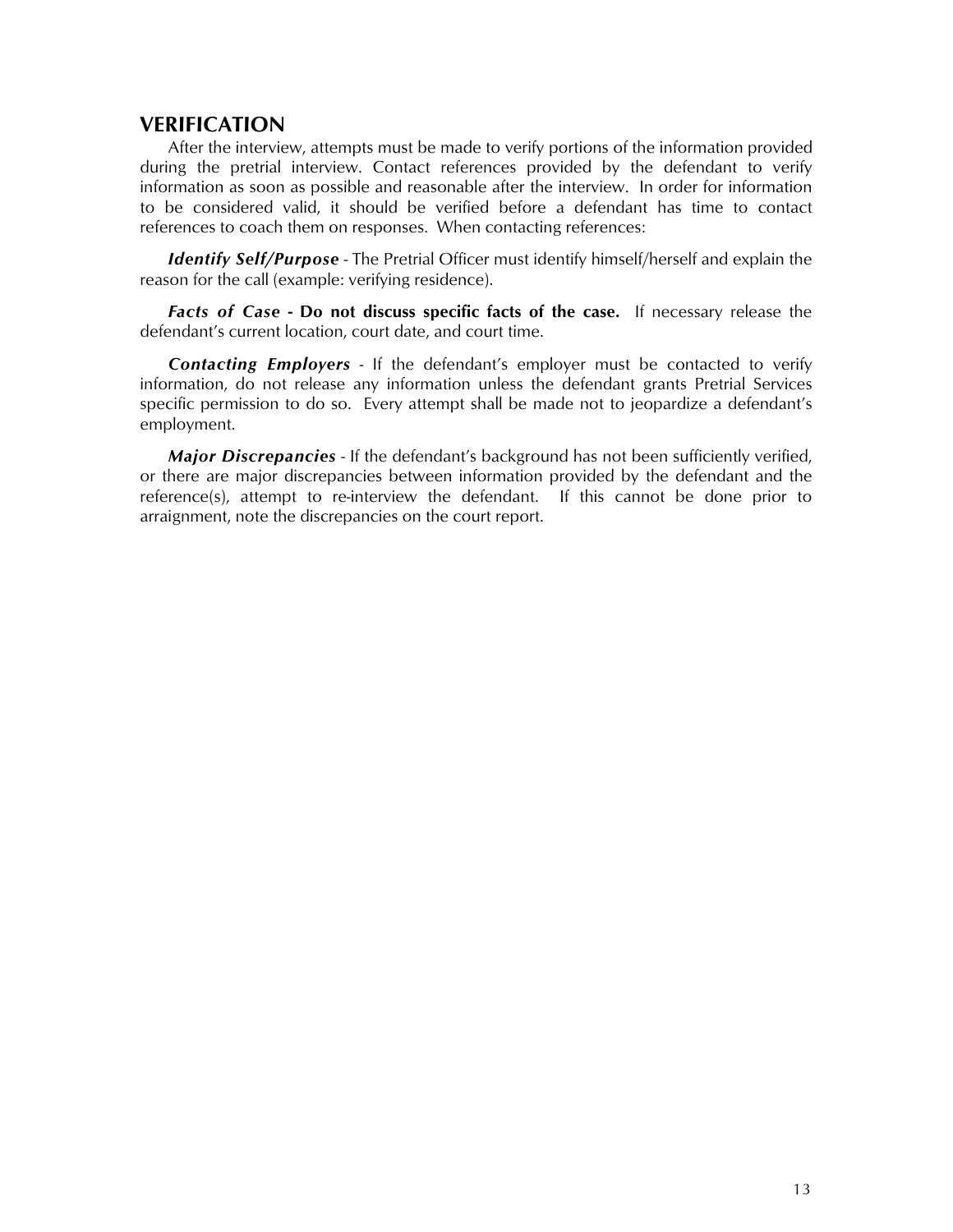## **NOTIFY CRIMINAL JUSTICE SUPERVISION STAFF**

When a defendant is under community supervision for Probation, Parole, Community Corrections, ASAP, or Pretrial Services at the time of the arrest, the supervising Officer shall be contacted and informed of the new charge(s). Document any comments, negative or positive, the Officer may make. If this is not feasible prior to the completion of the investigation the supervising Officer should be notified of the arrest after first appearance.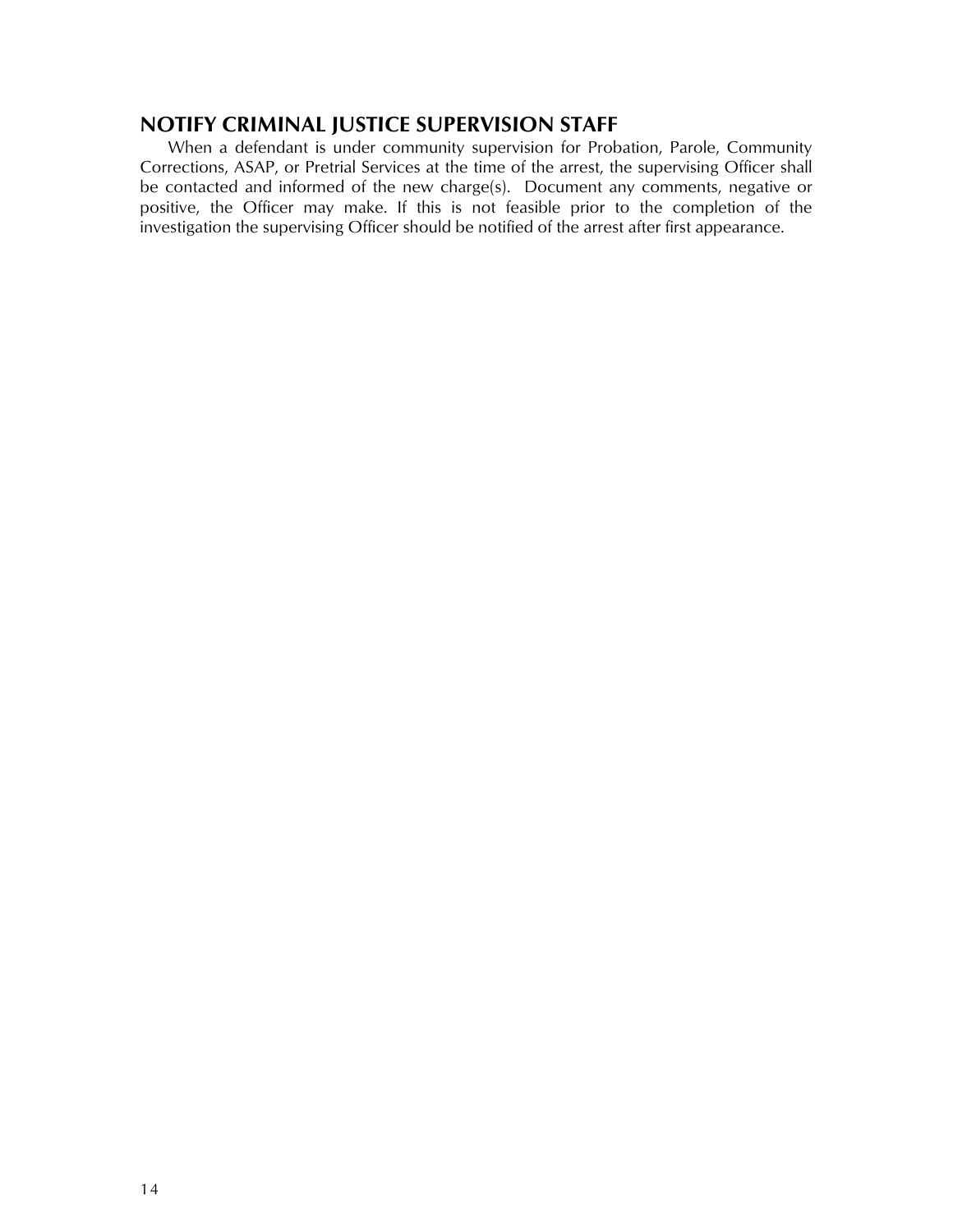## **VPRAI RISK ASSESSMENT**

Upon completion of the criminal history, interview, and verification processes, complete the Virginia Pretrial Risk Assessment Instrument (VPRAI) contained in PTCC for all eligible defendants (see Virginia Pretrial Risk Assessment Instrument Completion Instruction Manual).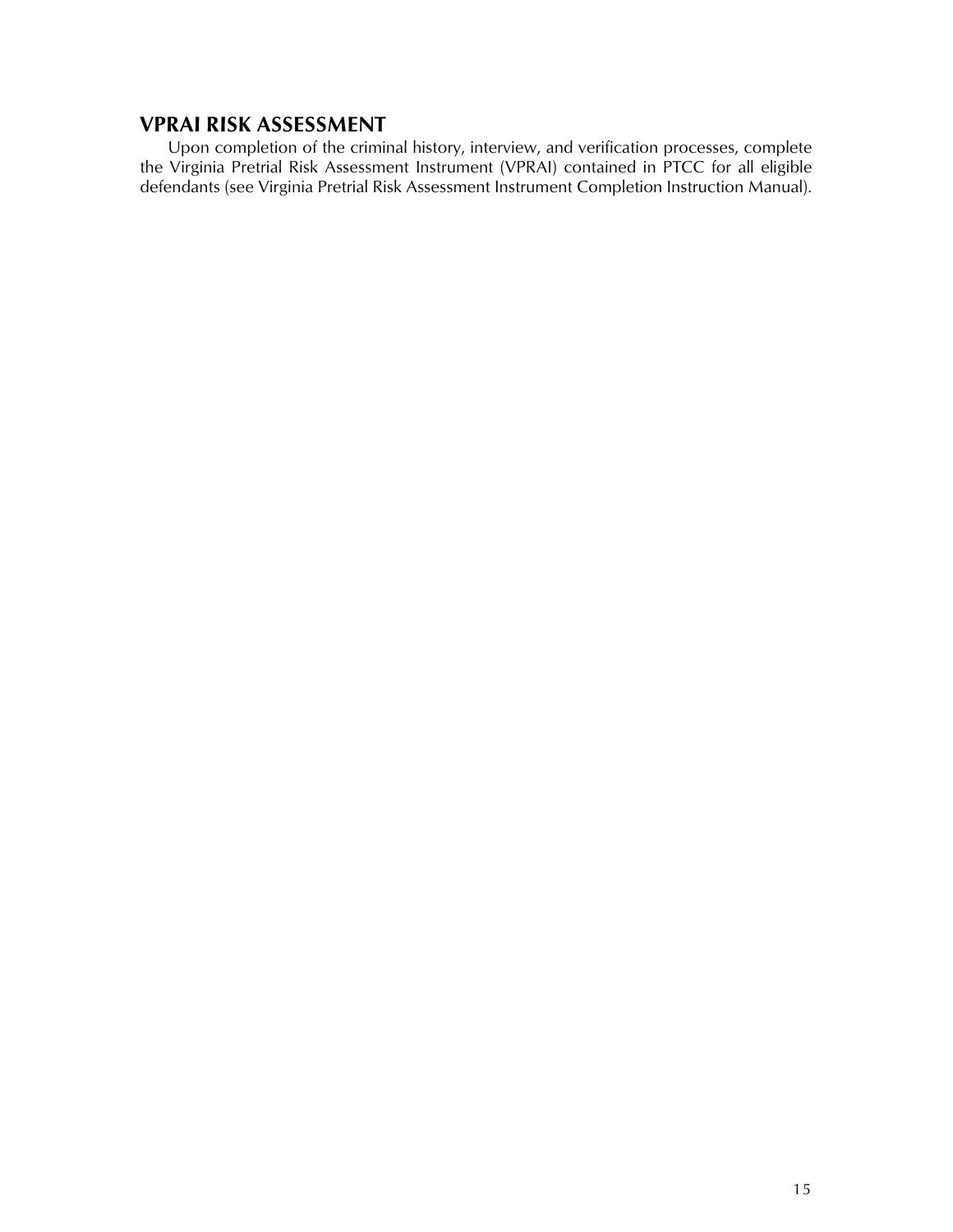## **COMMENTS/RECOMMENDATION**

Comments and recommendations to the judicial officer should be made via the VPRAI when it is a part of the Court Report. Otherwise, the comments and recommendations should be noted on the Court Report in the appropriate place. Five steps should be followed when preparing the comments and recommendations as follows:

- 1. Meets Presumption of No Bail §19.2-120
- 2. Additional Risk Considerations and/or Mitigating Factors
- 3. Pretrial Supervision Recommended
- 4. Recommended Conditions of Supervision
- 5. Other Recommendations for Term and Conditions of Bail

#### *Meets Presumption of No Bail §19.2-120*

If the Magistrate's Bail Determination Checklist has identified that the defendant meets the Presumption of No Bail per §19.2-120 of the Virginia Code it should be indicated, including the reason that presumption is applicable in this case.

#### *Additional Risk Considerations and/or Mitigating Factors*

Additional risk considerations are areas of risk that have been identified during the pretrial investigation that are not accounted for in the nine (9) primary risk factors detailed in the VPRAI. Mitigating factors are factors that may mitigate the seriousness of any of the nine (9) primary risk factors that were identified in the VPRAI. Additional risk factors and/or mitigating factors deemed appropriate for bail consideration or reconsideration that have a relationship with the risk of failure to appear and/or danger to the community should be documented for the judicial officer.

#### *Pretrial Supervision Recommended*

The Pretrial Officer should clearly indicate whether or not pretrial supervision is being recommended for the defendant.

#### *Recommended Conditions of Supervision*

If pretrial supervision is recommended the Pretrial Officer may suggest specific conditions of supervision that could potentially mitigate the perceived risk identified for the defendant. Examples of appropriate conditions of release are as follows:

- 1. Refrain from excessive use of alcohol, or use of any illegal drug or any controlled substance not prescribed by a health care provider.
- 2. Submit to testing for drugs and alcohol until the final disposition of the case.
- 3. Refrain from possessing a firearm, destructive device, or other dangerous weapon.
- 4. Avoid all contact with an alleged victim or potential witness.
- 5. Maintain employment or, if unemployed, actively seek employment.
- 6. Maintain or commence an educational program.
- 7. Comply with a specified curfew.

*See §19.2-123 of the Virginia Code for other potential appropriate conditions of supervision.*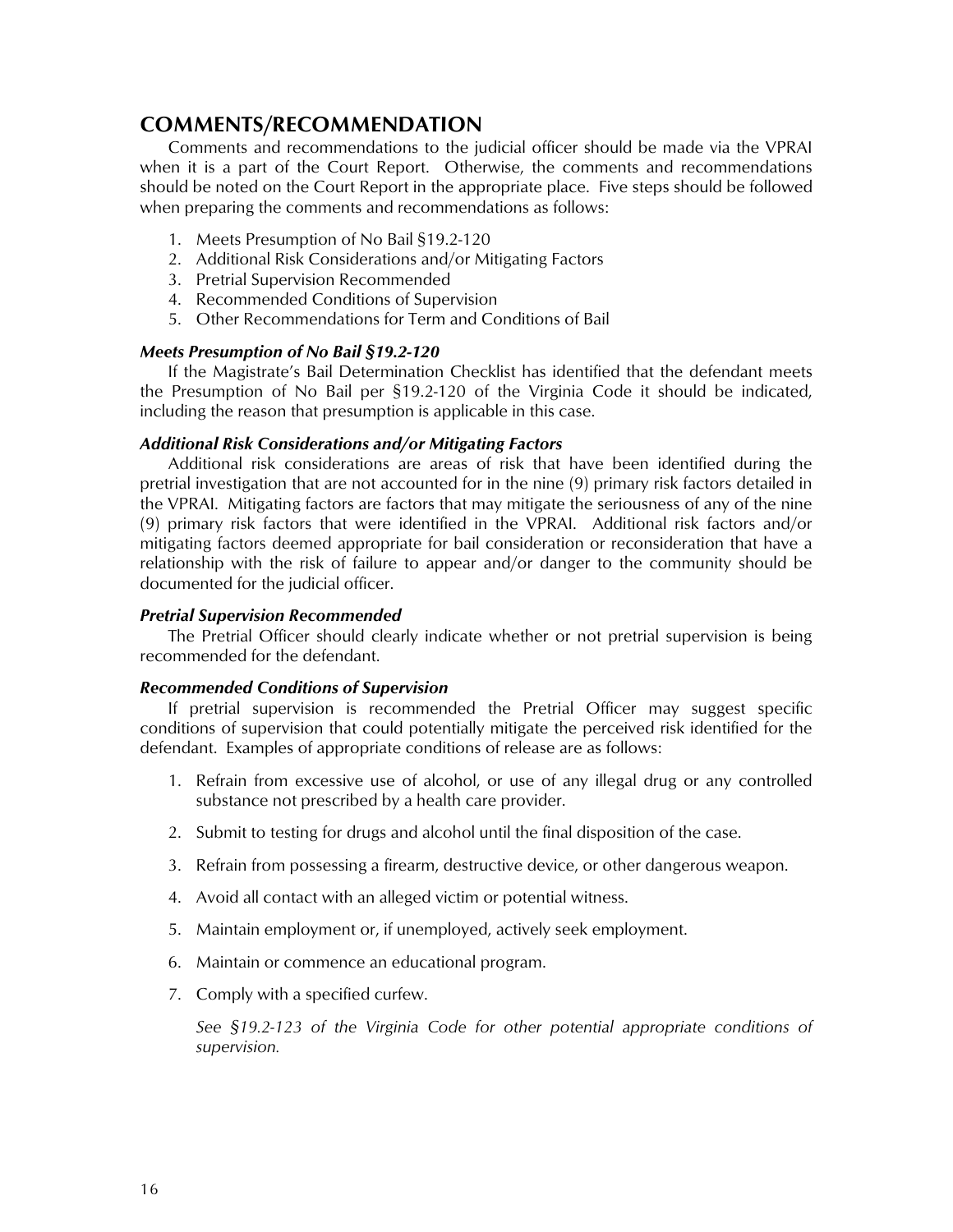#### *Other recommendations for Term and Conditions of Bail*

Any other recommendations to the judicial officer should be noted following completion of the four steps outlined previously. Examples of recommendations other than pretrial supervision as noted above include: PR bond, bond reduction, bond continued, bond increase, and no bond. At no time shall a recommendation of secured bond and supervision be made by Pretrial Services.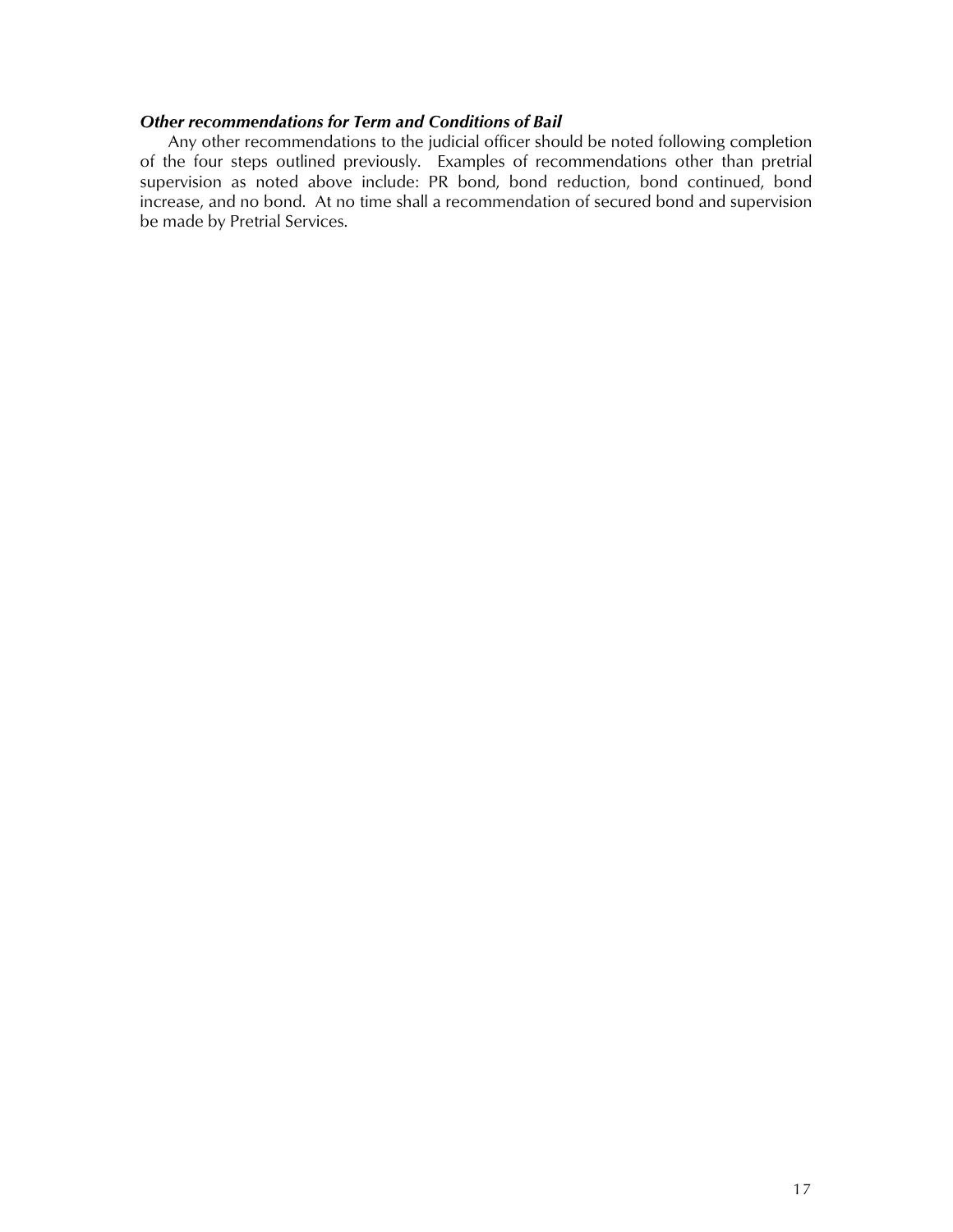## **CRIMINAL HISTORY ONLY COURT REPORT**

If a defendant could not be interviewed because they were not accessible or they declined an interview, a Criminal History Only Court Report should be completed.